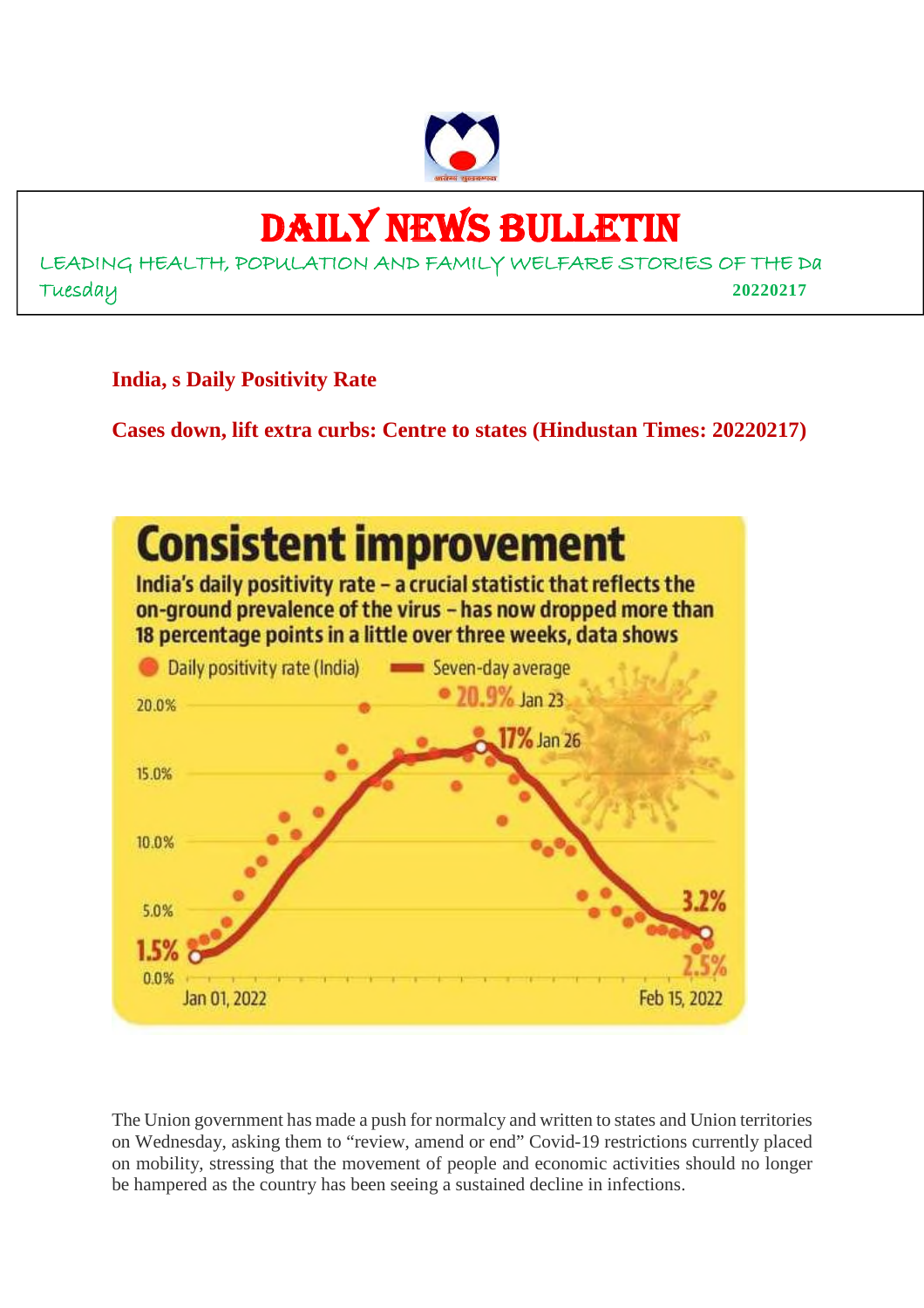Officials familiar with the development said that Wednesday's letter, written by Union health secretary Rajesh Bhushan, is the latest effort by the government to ease the last-remaining restrictions around mobility of people and businesses that have borne the economic brunt of the global pandemic for more than two years.

"The purpose of the letter is to ask states to remove any additional restrictions imposed at entry points that hamper the interstate movement of men and material. Such measures can be: demanding a negative Covid RT-PCR test or a vaccination certificate or other such requirements that many not be needed anymore," a senior government official aware of the matter, said on condition of anonymity.

The instructions from the Centre come at a time when India's third Covid wave has been showing a consistent decline in all key parameters for several weeks now.

"Presently, as the case trajectory across the nation is showing a sustained downward trend, it will be useful if states/UTs review and amend/do away with additional restrictions so imposed after considering the trend of new cases, active cases and positivity within the state/UT," wrote the health secretary.

The letter particularly raised the issue of restrictions still in place at airports and state borders in several regions, which were becoming an impediment on movement of people within the country.

"In earlier months in view of the high Covid trajectory, certain states had imposed additional restrictions at their borders and airports. While effectively managing the public health challenge of Covid-19, it is equally important that movement of people and economic activities should not be hampered by additional restrictions imposed at state level point of entries," the letter said.

Citing the example of West Bengal, where the state administration on January 2 placed restrictions on the movement of flights coming from sectors reporting higher number of new cases, the official cited above added, "the state of West Bengal, for example, had limited daily flights coming from Delhi and Mumbai to two. These kinds of additional restrictions, when the numbers are going down, go against the grain of risk-based assessment, and should be reviewed keeping in mind the current transmission situation."

As things stand, India appears to be well on the road to recovery from the pandemic, with daily cases reporting a consistent decline for more than three weeks now. There were a total of 31,035 new cases detected across India on Tuesday, according to HT's Covid-19 dashboard. For context on how much this number has dropped in recent days, just 26 days ago, there were more than 10 times as many cases – on January 20, there were 347,487 new infections of Covid-19 detected across India.

The seven-day average of daily cases has now dropped to 44,706 for the week ended Tuesday. This number, which is used to denote a region's case curve, has now dropped more than 85% from the peak level of 312,180 cases a day (on average) seen for the week ended January 25. In simpler terms, in exactly three weeks since it touched the peak, the Indian case curve has already shrunk to nearly a seventh of its volume. The last time India's case curve was at this level was for the week ended January 5, or 41 days ago, HT's data show.

The larger trend is visible in the drop in India's test positivity rate – a crucial statistical indicator that reflects the on-ground prevalence of the virus. On Tuesday, the daily positivity rate in India was 2.5%. This is not only significantly below the World Health Organization's threshold of 5%, but also marks a 18.4 percentage point drop from the figure recorded on January 23, when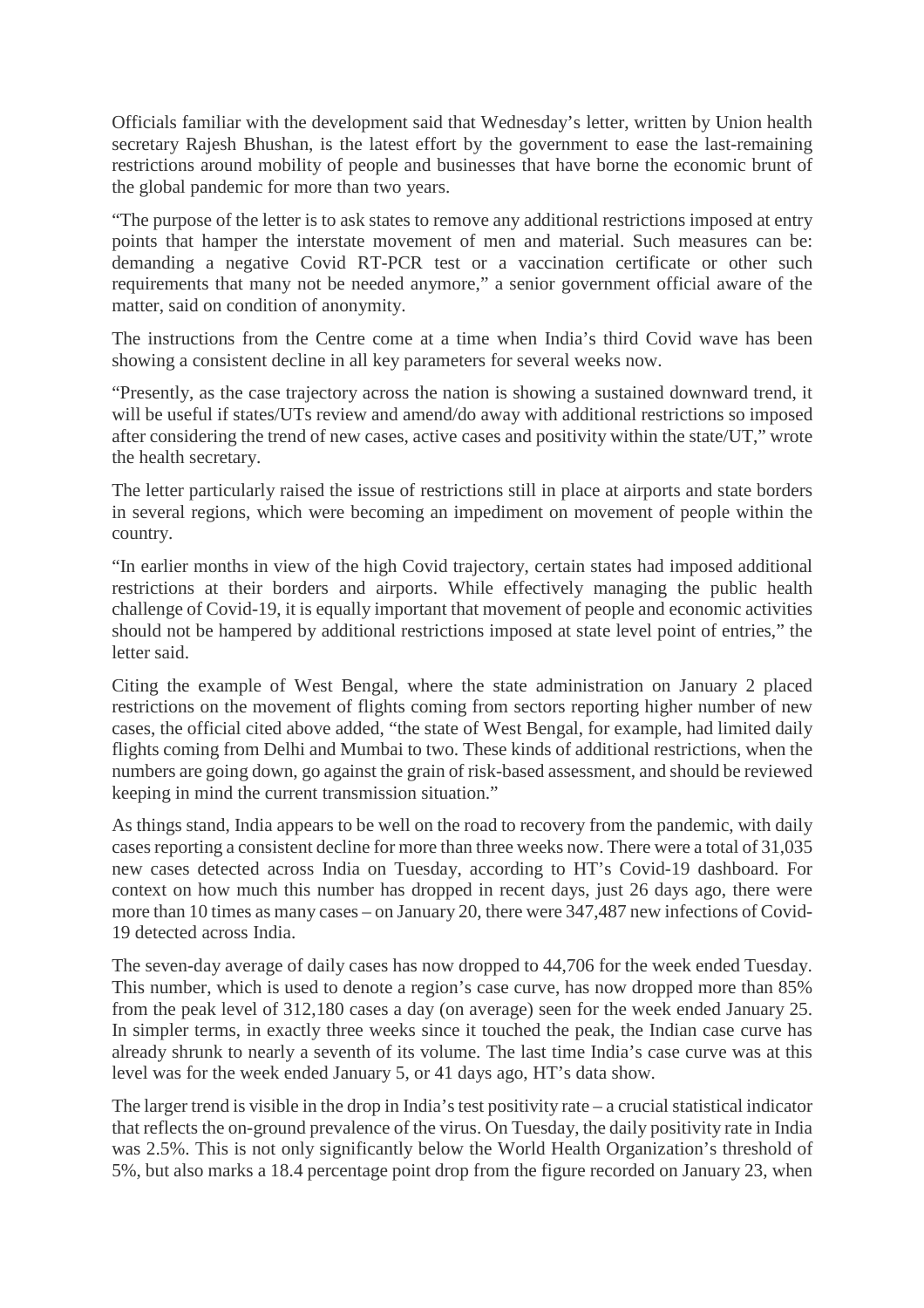more than a fifth (20.9%) of all samples tested in India returned positive. In fact, out of India's 32 states/UTs where positivity rate can be calculated, this number has been below the 5% mark in 22 regions, with a majority only being one or two percentage points above the threshold. This figure is only above 10% in just one state — Kerala, with average positivity rate of 20% in the last week.

This improvement has meant that a majority of movement-related restrictions have been done away with in most regions, with a handful of curbs enforced at the state-level such as night curfews, the demand for vaccination certificates at airports and state borders, remaining in place.

"States have been asked to review the Covid situation on a daily basis, and take a call on measures such as night or weekend curfew etc. based on that. That is separate though; this letter is meant mainly for easing interstate movement. People or economic activities should not suffer unnecessarily," the official cited above added.

Experts said it is the right time to lift curbs that still remain. "If you don't remove these restrictions now, then you won't ever. There is no scientific basis to continuing with these kinds of restrictions at this stage of the pandemic. There should be an objective behind any intervention, but in the Covid situation that is there right now, such measures serve no purpose," said Dr Sanjay Rai, professor, community medicine department, All India Institute of Medical Sciences (AIIMS), Delhi.

Based on the current Covid situation, the Union health ministry also revised its guidelines for international arrivals dong away with the concept of "at-risk" countries, and exempting fully vaccinated passengers from uploading the negative RT-PCR Covid test report online 72 hours prior to travel. The revised travel guidelines kicked in from Monday.

# **Stem Cell Treatment (Hindustan Times: 20220217)**

https://epaper.hindustantimes.com/Home/ShareImage?Pictureid=1722774a10a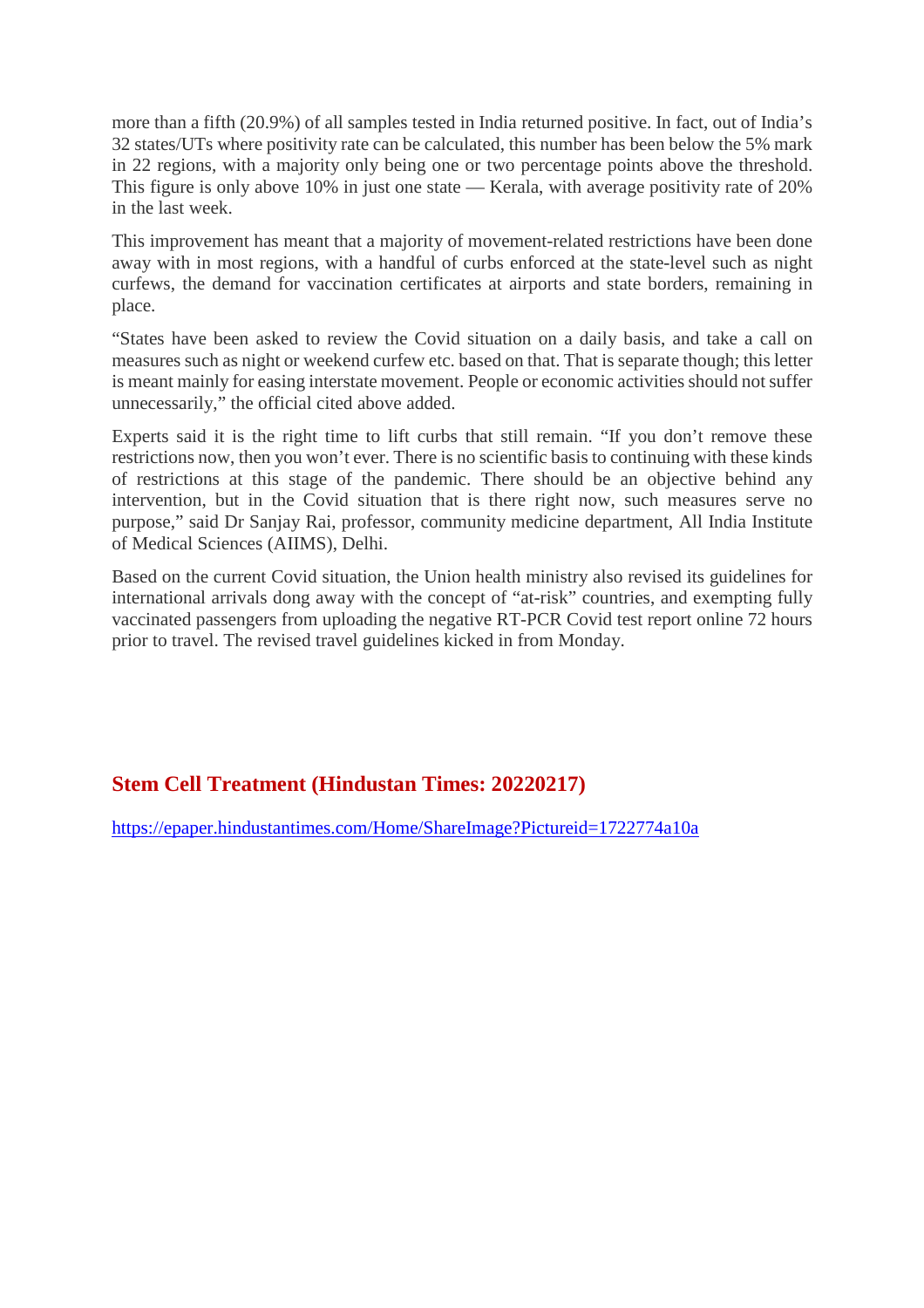

Omicron wave

**Omicron wave nears end as all metrics stay low: Officials (Hindustan Times: 20220217)**

#### **https://epaper.hindustantimes.com/Home/ArticleView**

The national capital on Wednesday reported a marginal rise in the number of fresh Covid-19 cases -- it was 10 more than Tuesday's count -- even as the positivity rate continued to fall, data from the Delhi government's health bulletin showed.

According to the bulletin on Wednesday, Delhi added 766 new Covid cases as against 756 cases reported the previous day. This, however, was on account of the higher number of tests conducted over the last 24 hours. Data showed that of the 56,112 Covid tests conducted, only 1.37% samples returned positive.

On Tuesday, the city conducted 49,792 Covid tests, with a positivity rate of 1.52%. Government data also highlighted that as on Wednesday, five people succumbed to the Covid infection in Delhi, the same number of fatalities as on Tuesday.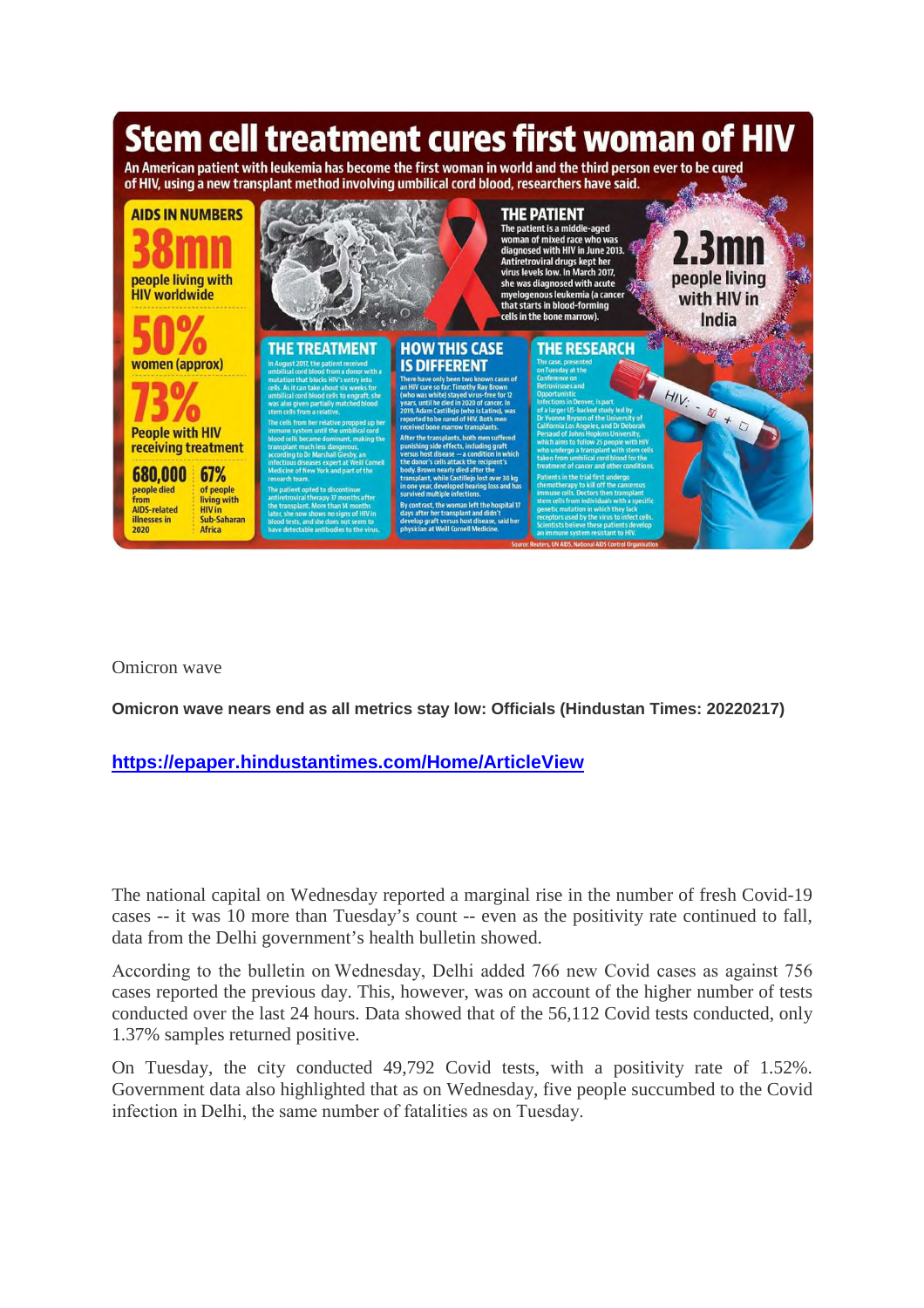Senior officials of Delhi government's health department said Delhi was at the end of the Omicron wave of Covid, and the infection count has settled. The death count has also declined, which is also indicative of the end of the current wave, they said.

"We have reached the position that the city was in after the second wave subsided (last May-June). Back then, too, we were reporting a few hundred cases. The situation is now under control but we need to continue following Covid appropriate behaviour," said a senior health official, asking not to be named.

#### **Home Remedies**

**From turmeric to mushrooms: Five superfoods that show cancer-fighting properties**

**A diet that has a good mix of vegetables and fruits, including plant-based items like broccoli, berries, and garlic, have shown some of the most vital links to cancer prevention, says an (The Indian Express: 20220217)**

https://indianexpress.com/article/lifestyle/health/turmeric-mushrooms-five-superfoodscancer-fighting-properties-7762199/

cancer-fighting properties, foods that can fight cancer, anti-cancer diet, anti-cancer food, healthy foods, healthy diet for cancer, indian express newsTurmeric contains a compound known as curcumin that can inhibit cancer cells, such as breast, gastrointestinal, lung and skin cancer. (Photo: Getty/Thinkstock)

A clean diet promises to take care of a host of health issues, by strengthening immunity. Did you know that there are certain foods that possess cancer-fighting properties? Shweta Mahadik, a clinical dietitian at Fortis Hospital, Kalyan, says that though there is no conclusive proof that a particular type of food can prevent or stop cancer, a healthy diet of vegetables and fruits are critical agents in preventing significant illnesses, including those of the heart, diabetes, and possibly cancer.

ALSO READ |10 healthy food swaps that will help manage blood sugar, diabetes

According to Mahadik, a diet that has a good mix of vegetables and fruits, including plantbased items like broccoli, berries, and garlic, have shown some of the most vital links to cancer prevention. "They are low in calories and fat, and are also packed with phytochemicals and antioxidants that may help reduce cancer risk," she says.

Ahead, she shares the five superfoods that one should add to their diet to be able to prevent cancer; read on.

Flaxseed: Flaxseed contains high lignans that protect against estrogen-dependent cancers like breast cancer. Flaxseed and flaxseed oil are among the few essential omega-3 fatty acid ALA sources, which shield against cancer cells responsible for breast cancer.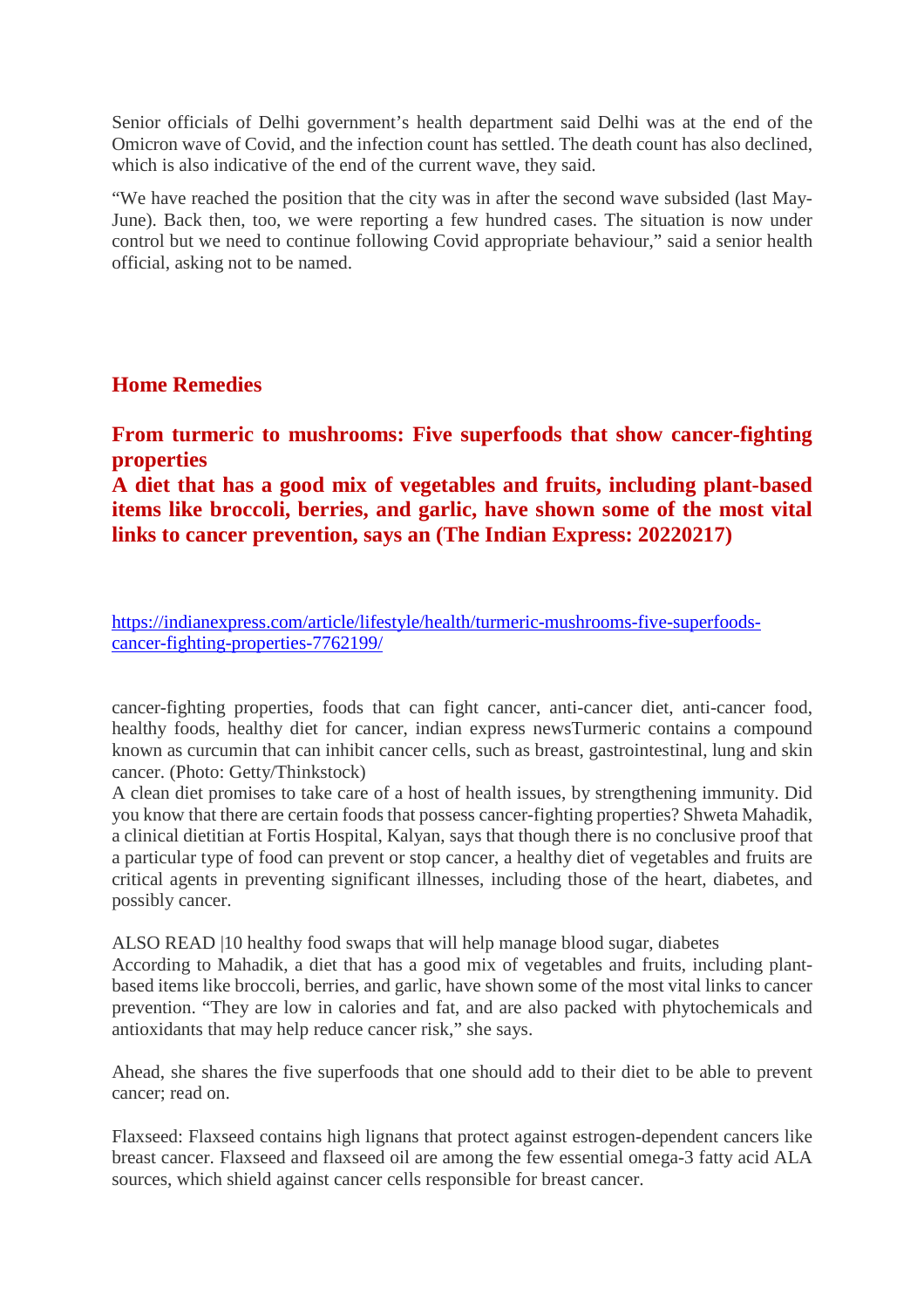Turmeric: Turmeric contains a compound known as curcumin that can inhibit cancer cells, such as breast, gastrointestinal, lung and skin cancer. Studies have found that it can help significantly fight and slow the spread of breast cancer due to its potent cell protectant, antioxidant and antiinflammatory properties.

cancer-fighting properties, foods that can fight cancer, anti-cancer diet, anti-cancer food, healthy foods, healthy diet for cancer, indian express news Flaxseed contains high lignans that protect against estrogen-dependent cancers like breast cancer. (Photo: Getty/Thinkstock) Blueberries: Blueberries are packed with vitamins, minerals and antioxidants that can aid in breast cancer prevention. The phytochemicals in blueberries work together to prevent the growth and spread of various forms of breast cancer. They are also rich in antioxidants like ellagic acid, which have anti-cancer properties.

Broccoli: It contains cancer-fighting compounds known as Indole-3-Carbinol that help alter estrogen metabolism and suppress breast tumor cell growth. They also protect against hormone-dependent cancers such as breast, cervix, and prostate.

Mushrooms: They have shown anti-inflammatory, antiviral, cholesterol-reducing, and immune-enhancing properties, helping to reduce blood pressure and blood sugar levels. Generally, mushrooms are a good source of dietary niacin (vitamin B3) and riboflavin (vitamin B2).

ALSO READ |Five simple tips to control blood sugar level in winters

"A study of Korean breast cancer patients also found consumption of mushrooms to be associated with a significantly decreased risk of breast cancer. Shiitake mushrooms are widely available fresh or dried in grocery stores. They have been found to inhibit increases in tumor volume of human breast cancer cells implanted in mice," the expert explains.

She adds that "good nutrition" is essential, "especially for cancer patients".

"That means a balanced, minimally processed plant-heavy diet, which can benefit your overall health and energy levels, support your immune system, help you manage symptoms during treatment and promote survivorship."

#### **vaccines**

**Coachella to return with no masks or vaccines required Before the pandemic, Coachella, which is widely seen as a bellwether for the multibillion-dollar touring business, had put on a show every year since 1999 at the Empire Polo Club in Indio. (The Indian Express: 20220217)**

https://indianexpress.com/article/lifestyle/life-style/coachella-return-no-masks-covidvaccines-required-7776301/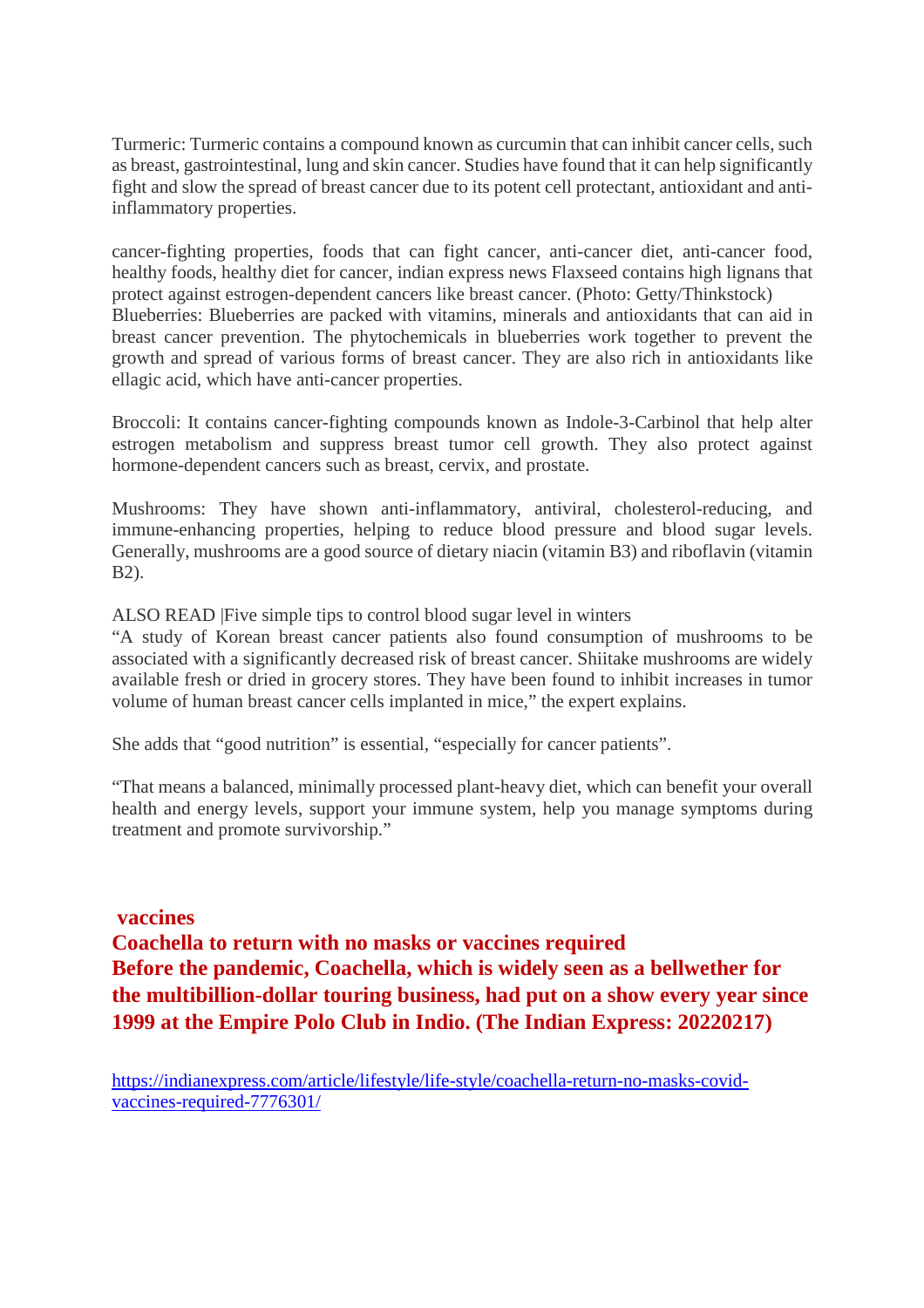Coachella (1)Coachella did not run in 2020 or 2021, and was canceled three times over the pandemic. (Representative image/Pexels) By Alyssa Lukpat

When the Coachella outdoor music festival returns for the first time in two years this April, performers will be greeted by a sea of unmasked — and potentially unvaccinated — fans, as the struggling concert industry stirs back to life.

On Tuesday, organizers said that attendees will not be required to wear masks or be vaccinated or tested for the coronavirus at the Coachella Valley Music and Arts Festival, which drew up to 125,000 fans a day to Southern California and was one of the biggest music festivals of the pre-pandemic era.

ALSO READ |Ye and Julia Fox, the new power couple in fashion?

"There is no guarantee, express or implied, that those attending the festival will not be exposed to COVID-19," Goldenvoice, a division of the global concert giant AEG Live, said on the Coachella website.

Goldenvoice noted, however, that the festival's COVID policies may change "in accordance with applicable public health conditions."

Coachella (2) Coachella is set to be headlined by Billie Eilish, Harry Styles and Kanye West. (Representative Image/Pexels)

Goldenvoice also said Tuesday that Stagecoach, a country music festival in Southern California, would have no requirements for guests to be masked, vaccinated or tested. The festival is set to run for three days at the end of April and the beginning of May.

It has been a turbulent two years for the concert and touring industries, as a number of events were canceled because of the virus. In the past year, since the COVID vaccine became widely available, organizers have grappled with decisions over whether to hold the events at all and whether to require masks, vaccines and testing.

Over four days last summer, the Lollapalooza music festival in Chicago ran at full capacity, with its 400,000 attendees being required to show either proof of vaccination or a negative COVID test. According to data released by the city after the festival, infection rates among the concertgoers were very low.

Coachella did not run in 2020 or 2021, and was canceled three times over the pandemic, including a rescheduled date in the fall of 2020.

ALSO READ |Covid-19: Which masks are most effective against Omicron?

Before the pandemic, Coachella, which is widely seen as a bellwether for the multibilliondollar touring business, had put on a show every year since 1999 at the Empire Polo Club in Indio. It typically runs over two weekends in April.

The organizers of Coachella announced in January, after weeks of speculation, that the festival would be back this year. It is set to be headlined by Billie Eilish, Harry Styles and Kanye West.

DELHI NEWS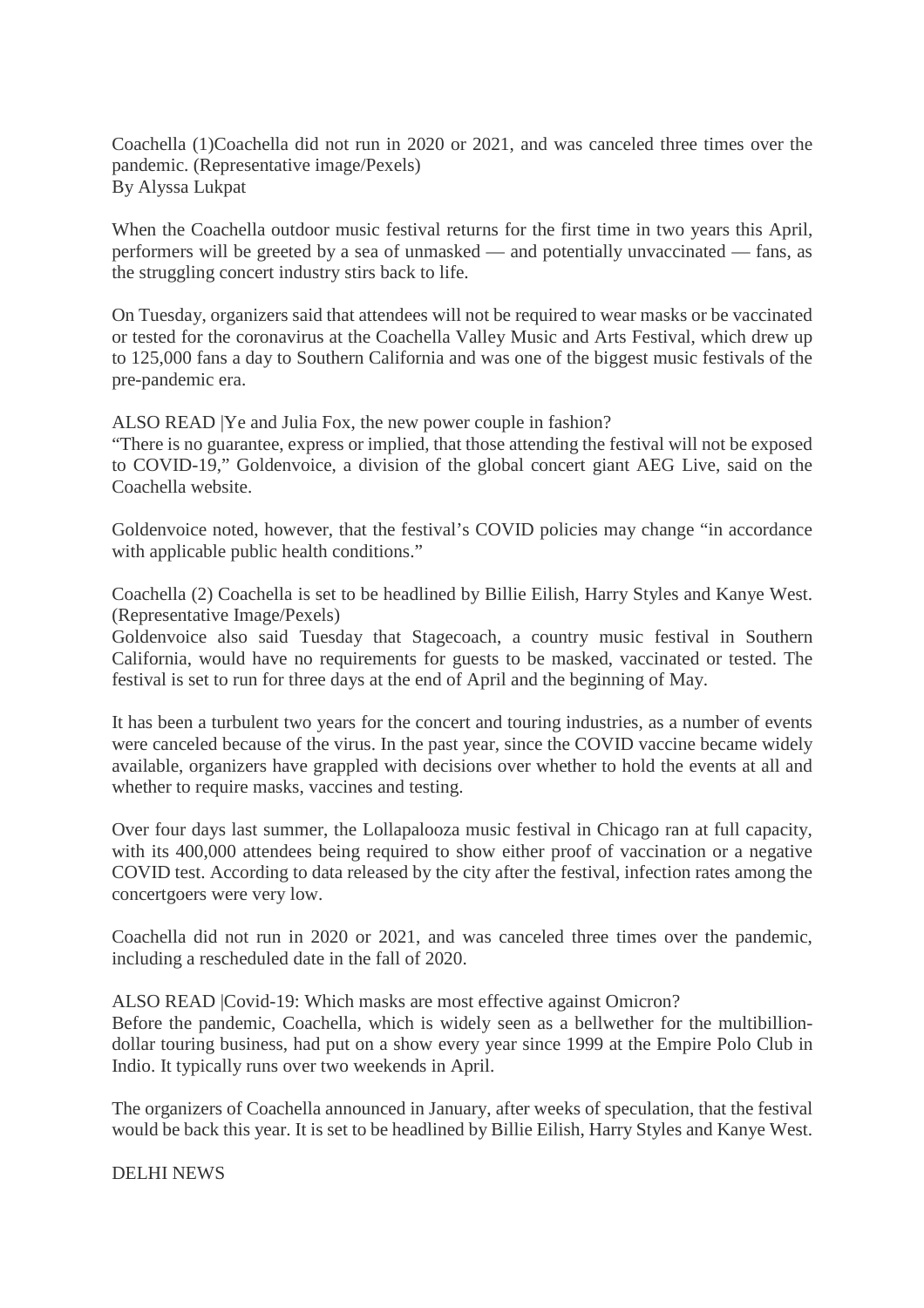1Delhi Police arrest duo from Jharkhand over 'cheating people online' 2National policy needed for synthetic biology, says DBT paper 3Delhi: Swami Dayanand Hospital to start CT scans at subsidised rates More from Delhi

#### **Depression**

# **Depression remains a neglected global health crisis: report (The Hindu:20220217)**

https://www.thehindu.com/sci-tech/health/depression-remains-a-neglected-global-healthcrisis-report/article65056889.ece

Lancet and World Psychiatric Association Commission on depression released its document on Tuesday

The world is failing to tackle the persisting and increasingly serious global crisis of depression it is facing, a Lancet and World Psychiatric Association Commission on depression has stated. The document was released Tuesday night.

It has estimated that 5% of adults worldwide suffer from depression each year, and yet it remains a neglected global health crisis. Poor understanding of this condition and lack of psychosocial and financial resources are already impacting on prevention, diagnosis, treatment, and the economic prosperity of nations.

There is abundant evidence that much can be done to prevent depression and aid recovery even in resource-limited settings, and yet the burden of people living with depression, many of them not diagnosed and consequently not treated. While in high income countries, about half of people suffering from depression come under this category, this rises to 80-90% in low- and middle-income countries. As expected, the COVID-19 pandemic has created additional challenges, with the hardship, bereavement, isolation, and uncertainties, besides limited access to health care exacerbating mental health conditions, and bringing more people to the brink.

The document was authored by 25 experts from 11 countries spanning disciplines from neuroscience to global health and advised by people with experience of depression. Commission Chair Professor Helen Herrman said: "Depression is a global health crisis that demands responses at multiple levels. This Commission offers an important opportunity for united action to transform approaches to mental health care and prevention globally. Investing in reducing the burden of depression will give millions of people the chance to become healthier, happier and more productive members of society, help to strengthen national economies, and advance the United Nation's Sustainable Development Goals for 2030.

The Lancet- WPA Commission 'Time for united action on depression' has called for a wholesociety approach to preventing depression, on the lines of what has been done for conditions such as heart disease or cancer.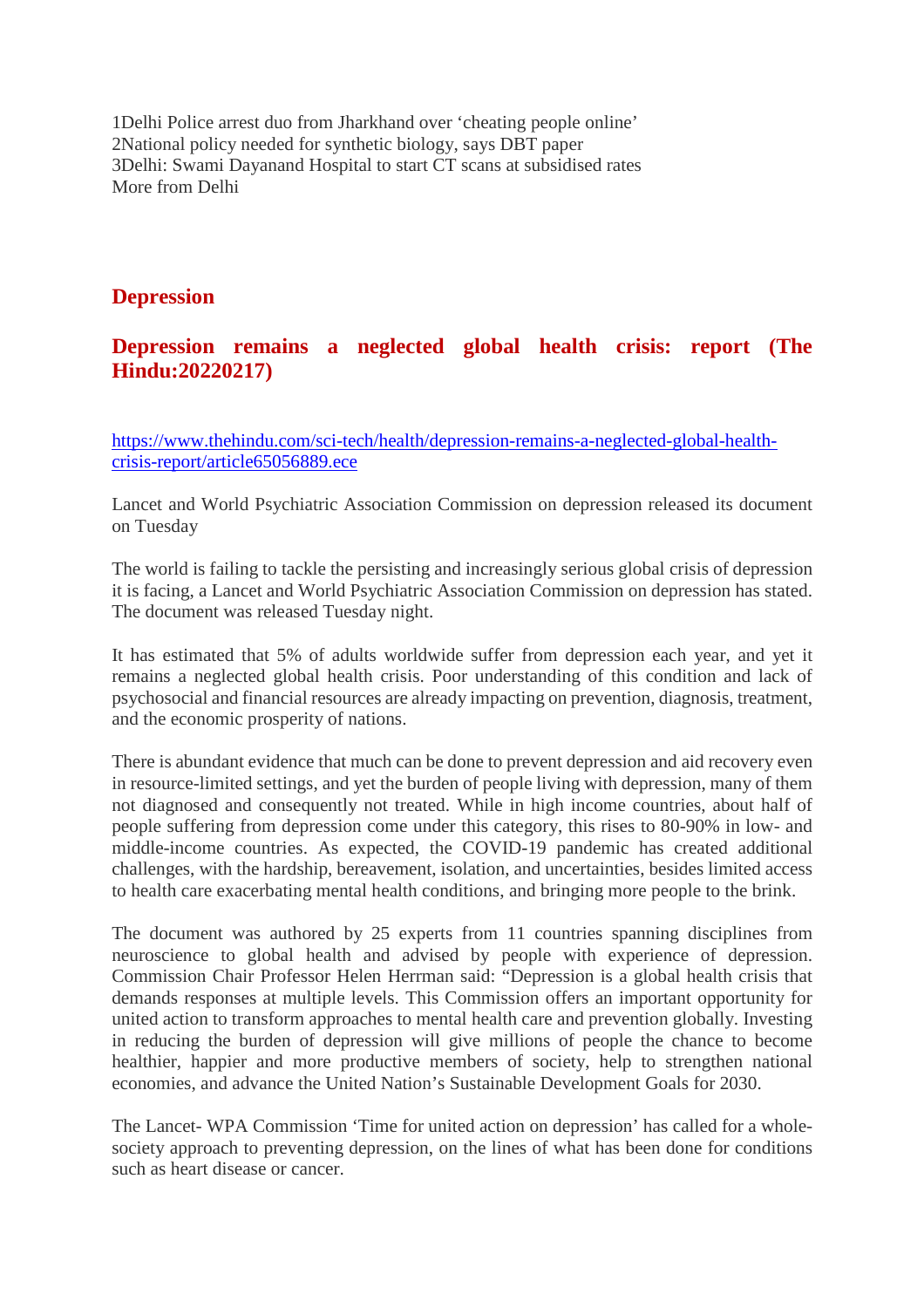Co-author Charles Reynolds adds: "We know that most individuals with depression at all stages of life will recover if they obtain adequate support and treatment. With sound science, political will, and shared responsibility, depression can be prevented and treated and potentially disabling consequences avoided. We must empower people with experience of depression together with families, practitioners, policymakers and civil society to address the tsunami of unmet needs."

# **HIV/ AIDS First woman reported cured of HIV after stem cell transplant (The Hindu:20220217)**

https://www.thehindu.com/sci-tech/health/first-woman-reported-cured-of-hiv-after-stem-celltransplant/article65057101.ece

A U.S. patient with leukemia has become the first woman and the third person to date to be cured of HIV after receiving a stem cell transplant from a donor who was naturally resistant to the virus that causes AIDS, researchers reported on February 15.

The case of a middle-aged woman of mixed race, presented at the Conference on Retroviruses and Opportunisitic Infections in Denver, is also the first involving umbilical cord blood, a newer approach that may make the treatment available to more people.

Since receiving the cord blood to treat her acute myeloid leukemia — a cancer that starts in blood-forming cells in the bone marrow — the woman has been in remission and free of the virus for 14 months, without the need for potent HIV treatments known as antiretroviral therapy.

The two prior cases occurred in males — one white and one Latino — who had received adult stem cells, which are more frequently used in bone marrow transplants.

"This is now the third report of a cure in this setting, and the first in a woman living with HIV," Sharon Lewin, president-elect of the International AIDS Society, said in a statement.

The case is part of a larger U.S.-backed study led by Dr. Yvonne Bryson of the University of California Los Angeles (UCLA), and Dr. Deborah Persaud of Johns Hopkins University in Baltimore. It aims to follow 25 people with HIV who undergo a transplant with stem cells taken from umbilical cord blood for the treatment of cancer and other serious conditions.

Patients in the trial first undergo chemotherapy to kill off the cancerous immune cells. Doctors then transplant stem cells from individuals with a specific genetic mutation in which they lack receptors used by the virus to infect cells.

Scientists believe these individuals then develop an immune system resistant to HIV.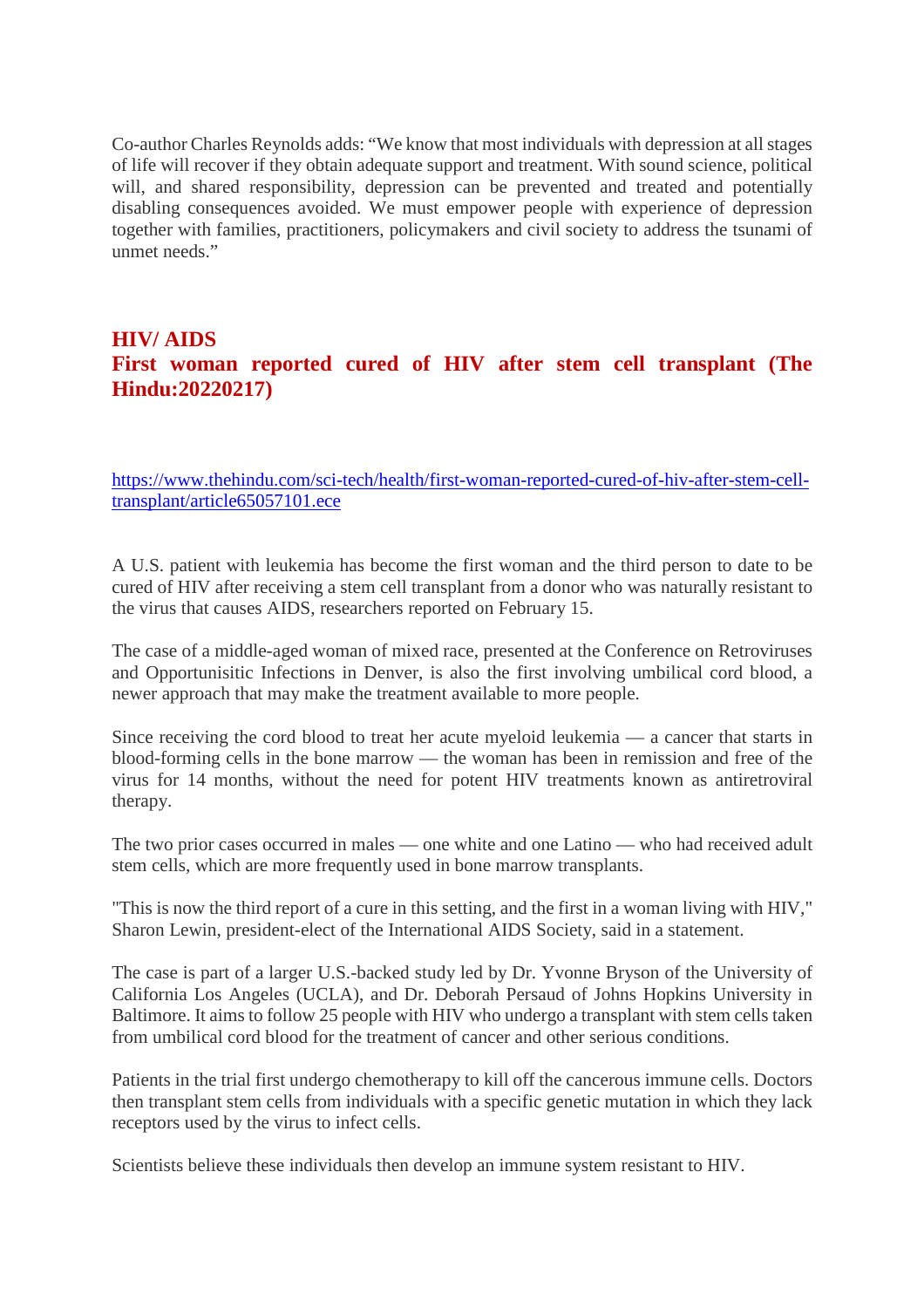Prof. Lewin said bone marrow transplants are not a viable strategy to cure most people living with HIV. But the report "confirms that a cure for HIV is possible and further strengthens using gene therapy as a viable strategy for an HIV cure", she said.

The study suggests that an important element to the success is the transplantation of HIVresistant cells. Previously, scientists believed that a common stem cell transplant side effect called graft-versus-host disease, in which the donor immune system attacks the recipient's immune system, played a role in a possible cure.

"Taken together, these three cases of a cure post stem cell transplant all help in teasing out the various components of the transplant that were absolutely key to a cure," Prof. Lewin said.

## **Advanced robotic surgery**

## **Advanced robotic surgery centre ready (The Hindu:20220217)**

https://www.thehindu.com/news/cities/chennai/advanced-robotic-surgery-centreready/article65056246.ece

The Tamil Nadu Government Multi Super Speciality Hospital at Omandurar Estate in Chennai is the only State government hospital to get the advanced robotic surgery centre for treating cancer patients.

The Tamil Nadu Government Multi Super Speciality Hospital at Omandurar Estate in Chennai is the only State government hospital to get the advanced robotic surgery centre for treating cancer patients. | Photo Credit: K. PICHUMANI

The ₹35-crore facility to be commissioned at Tamil Nadu Government Multi Super Speciality Hospital

An advanced robotic surgery centre has been set up at the Tamil Nadu Government Multi Super Speciality Hospital (TNGMSSH), Omandurar. A ₹35-crore worth equipment for robotic surgery was installed and a fully modular operation theatre has been readied at a cost of ₹50 lakh, Health Minister Ma. Subramanian said.

Shortly after inspecting the centre on Wednesday, he said the Chief Minister would inaugurate the centre after the model code of conduct ceases to be in force.

"Such facilities have been set up at 74 centres across the country. In Tamil Nadu, six private hospitals have similar facilities. Except for Central government institutions such as Jipmer, no State government hospital has such a centre," he said. Six doctors of the hospital were sent for training in robotic surgery, the Minister said. Patients would be covered under the Chief Minister's Comprehensive Health Insurance Scheme, he added.

Noting that the State government was taking several steps for early detection of cancer and its treatment, he said the government, along with Cancer Institute, was involved in the cancer registry project. "In six to seven years, continuous check-up for detection of patients with stage I and II cancers would be done across the State. Through this, at least 66% of people would be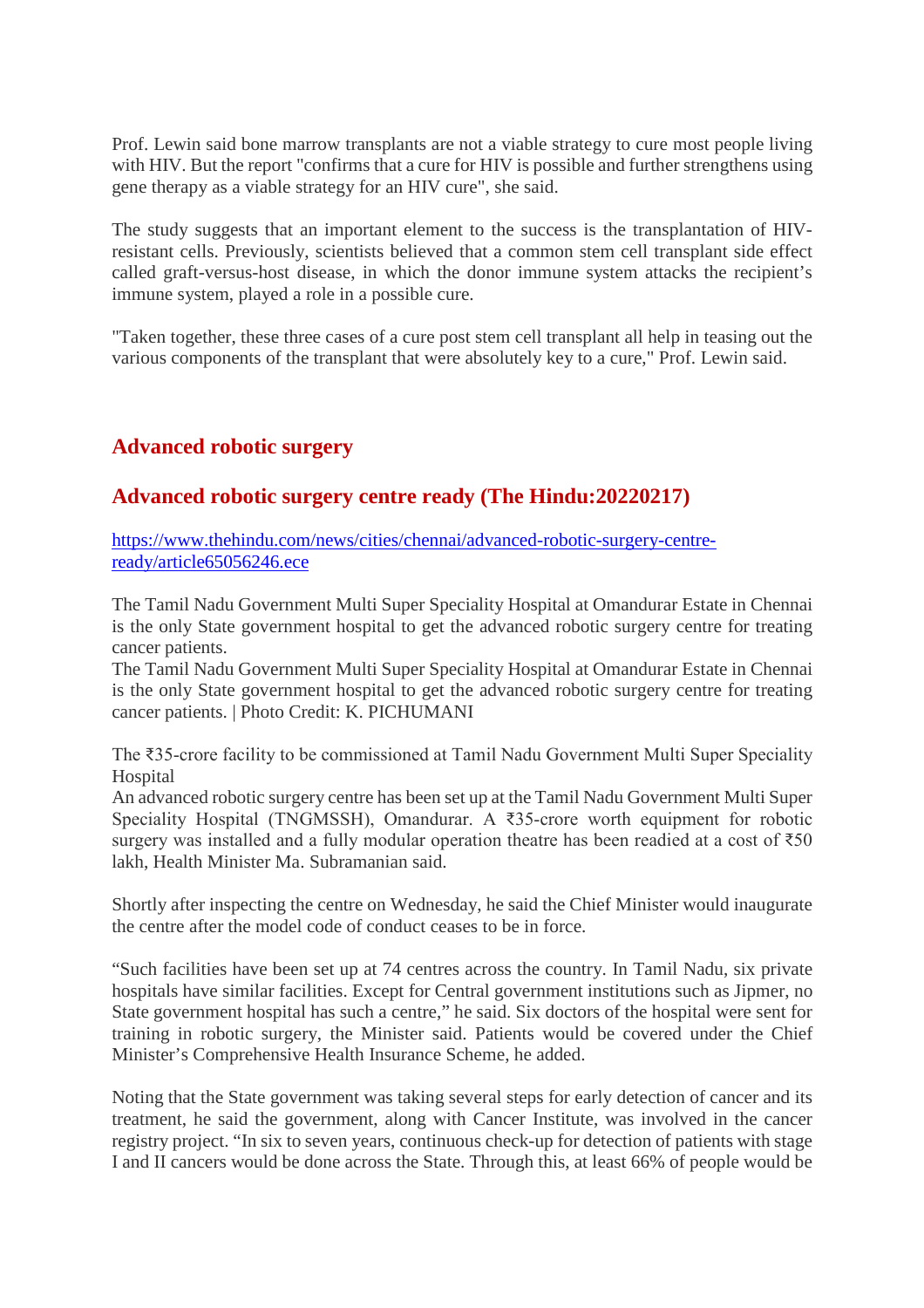covered by 2030 with a full medical check-up. The State government is expediting the work for early detection of cancer," he said.

He said that such advanced centres would help in the treatment of cancers. Dedicated cancer treatment centres are coming up at Karapettai in Kancheepuram as well as in Madurai, Kanniyakumari and Salem districts. "We are taking several steps to reduce the deaths due to cancer," the Minister said.

#### Door delivery of medicines

A total of 49,79,565 persons were so far covered under "Makkalai Thedi Maruthuvam", a scheme that was launched on August 5, 2021. Every day, nearly 15,000 to 20,000 persons benefited under the scheme.

He said that this Sunday, the Chief Minister would hand over medicines at the house of the person, who would be the 50,00,000th beneficiary in Sithalapakkam panchayat. Another 188 new ambulances with advanced life-saving equipment would be rolled out. This would take the total number of ambulances in the State to 1,491.

So far, 18,580 persons injured in road accidents were treated under the State government's Innuyir Kappom-Nammai Kakkum. So far, the government had spent nearly ₹16.97 crore towards their treatment, he said.

From 609 hospitals, the total number of hospitals empanelled under the scheme had increased to 640 — 218 government hospitals and 422 private hospitals.

Health Secretary J. Radhakrishnan and Director of TNGMSSH R. Vimala was present.

#### **WHO**

## **WHO: New COVID cases drop by 19% globally, deaths stable (The Hindu:20220217)**

https://www.thehindu.com/sci-tech/health/who-new-covid-cases-drop-by-19-globally-deathsstable/article65055646.ece

A teenager receives a dose of Sputnik M (Gam-COVID-Vac-M) vaccine against the coronavirus disease (COVID-19) at a clinic in Nizhny Novgorod, Russia

A teenager receives a dose of Sputnik M (Gam-COVID-Vac-M) vaccine against the coronavirus disease (COVID-19) at a clinic in Nizhny Novgorod, Russia | Photo Credit: Reuters

WHO said that all other coronavirus variants, including alpha, beta and delta, continue to decline globally as omicron crowds them out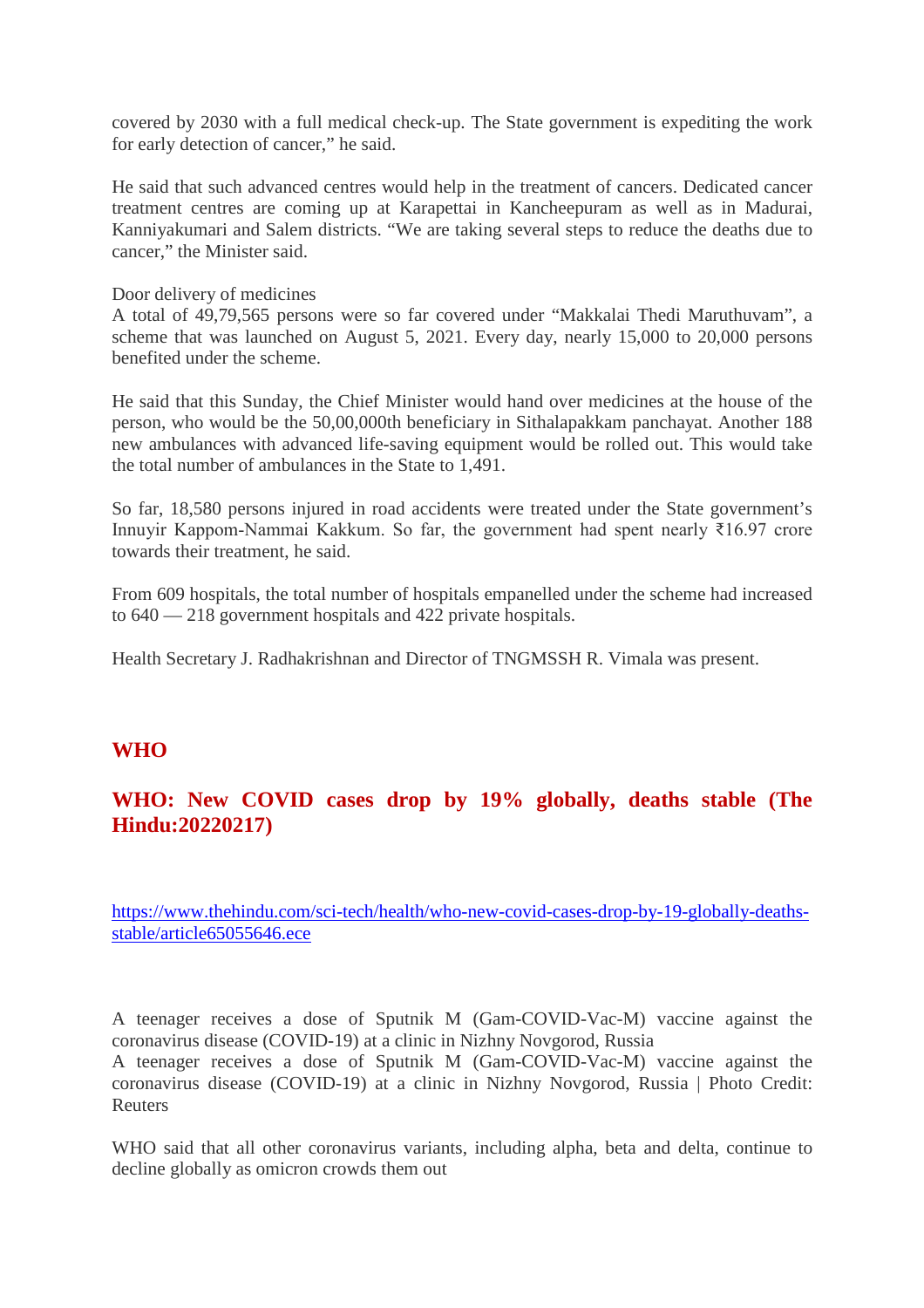The number of new coronavirus cases globally fell by 19% in the last week while the number of deaths remained stable, according to the World Health Organization.

The U.N. health agency said late Tuesday in its weekly report on the pandemic that just over 16 million new COVID-19 infections and about 75,000 deaths were reported worldwide last week.

The Western Pacific was the only region to report a rise in new weekly cases, an increase of about 19%, Southeast Asia reported a decrease of about 37%, the biggest drop globally. The number of deaths rose by 38% in the Middle East and by about one-third in the Western Pacific.

The biggest number of new COVID-19 cases was seen in Russia. Cases there and elsewhere in Eastern Europe doubled in recent weeks, driven by a surge of the hugely infectious omicron variant.

WHO said that all other coronavirus variants, including alpha, beta and delta, continue to decline globally as omicron crowds them out. Among the more than 400,000 COVID-19 virus sequences uploaded to the world's biggest virus database in the last week, more than 98% were omicron.

WHO said the BA.2 version of omicron appears to be "steadily increasing" and its prevalence has risen in South Africa, Denmark, the U.K. and other countries.

Health officials have noted, however, that omicron causes milder disease than previous COVID-19 variants and in countries with high vaccination rates, hospitalization and death rates have not increased substantially, even with omicron's spread.

WHO's Africa director, Dr. Matshidiso Moeti, said last week there was "light at the end of the tunnel" for the continent and that even despite low vaccination rates, Africa was transitioning from the acute pandemic phase of COVID-19.

That optimism contrasts sharply with warnings from WHO Director-Feneral Tedros Adhanom Ghebreyesus, who has said repeatedly the pandemic is not over and is premature for countries to think that the end might be imminent.

Return to frontpage Our code of editorial values

## **Pandemic**

## **Pandemic fuelling dry eye condition: How to avoid it? (The Hindu:20220217)**

https://www.thehindu.com/sci-tech/health/pandemic-fuelling-dry-eye-condition-how-toavoid-it/article65001580.ece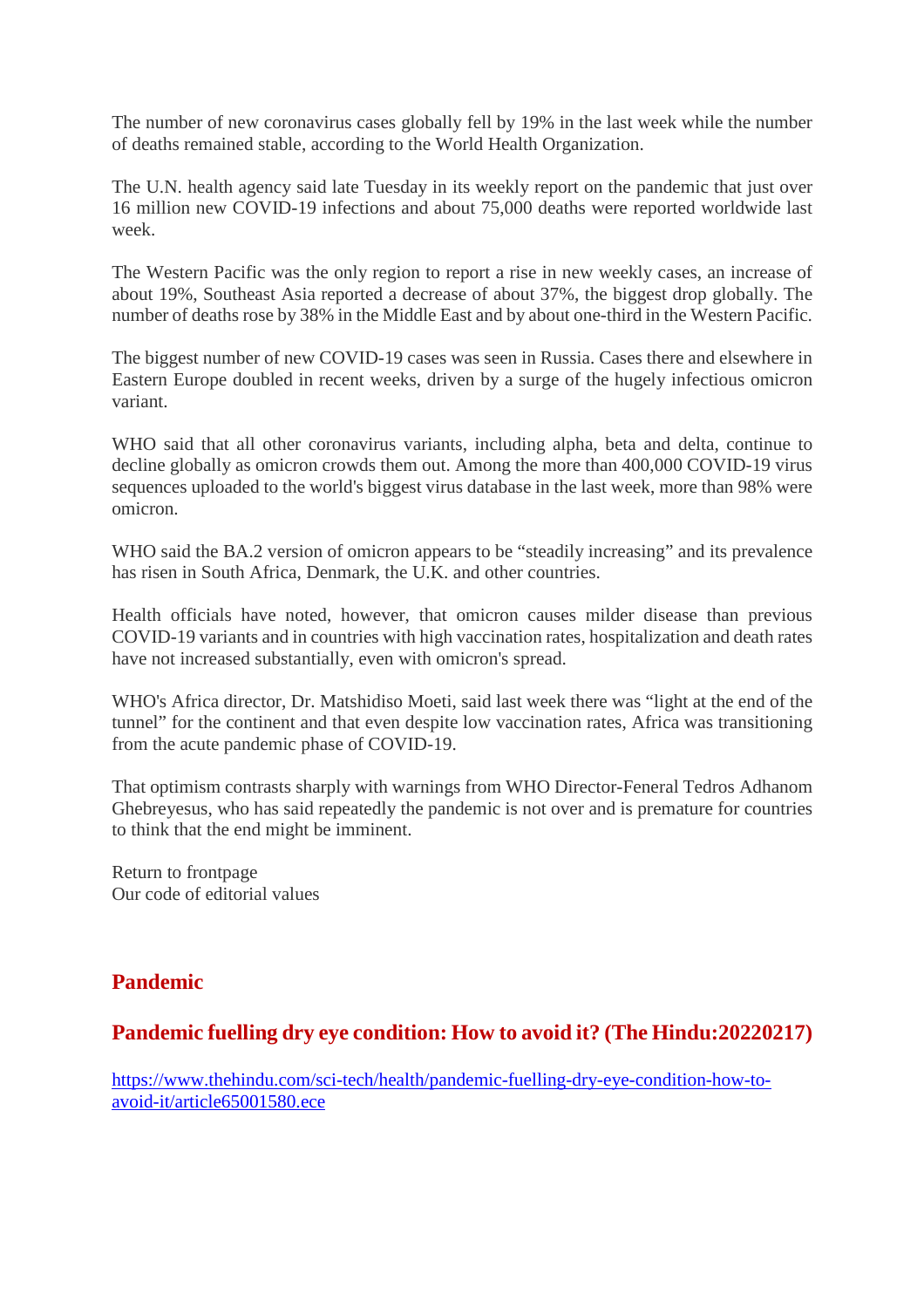Chronic dry eye is a "potentially serious" condition, warn Chronic dry eye is a "potentially serious" condition

Unusual lifestyle and prolonged working hours in the Work From Home (WFH) format necessitated by the pandemic has given rise to chronic dry eyes among a large number of people in the country, ophthalmologists said. Chronic dry eye is a "potentially serious" condition that can result in eye discomfort and vision issues, they said. "Dry eye problem has become rampant during the Covid-19 pandemic due to changes in lifestyle. Increase in screen time, disruption in nutritious eating habits, and irregular sleep patterns are causing a rise in dry eye cases," said Dr. Nitin Deshpande, Director, Shree Ramkrishna Netralaya. He said staying indoors or at home has contributed to the rise in cases of dry eyes as well as aggravating the symptoms. "Indoor air quality causes dry eyes. Air conditioning increases airflow over the eyes. This combined with work in front of screens,- causes increased evaporation of tears leading to dryness of eyes," he said. According to eye specialists, improper diet due to changes in cooking and dining routine has led to the lack of essential fatty acids, Vitamin A, Vitamin D in the body which are important to maintaining eye health. Besides, improper sleep is contributing to dry eyes by reducing eye fluid quantity. "With the increased use of electronic devices, the screen time has gone up tremendously. Increased screen time is the major factor for dry eyes. The normal blink rate is 15 blinks per minute. Screen time has reduced the blink rate to 5 to 7 blinks per minute," he said. "Fewer blinks and incomplete blinks reduce moisture on the surface of the eyes. Blue light from the screen as per evidence does not damage eyes but it can affect sleep patterns. Improper sleep may cause dryness of the eyes, he added. Also, the improper fitting of the Covid-19 protocol mask contributes to the dryness of the eyes. "Breathing with a mask causes air to flow upwards and results in evaporation of tears. Taping the mask over the nose can prevent upward airflow and help in addressing dry eyes problem," Dr Deshpande added.

#### 20:20:20 pattern

Ophthalmologists have recommended people to follow the 20:20:20 pattern. People are advised to take breaks from the screen every 20 minute and look at an object 20 feet away for 20 seconds. One needs to blink frequently, wear a mask fitting properly to prevent upward flow of air. The smartphone or laptop screen should be off 2-3 hours before bedtime. "Use lubricating eye drops and see a doctor if there is any trouble," said Dr Prerana Shah, Consulting Opthalmologist & Vitreoretinal Surgeon. "Regular eye tests can prevent problems at a stage where they can be treated with the best results. Therefore, the timely detection is a vital part of eye care," she said.

## **India records 30,757 new Covid cases, 541 more deaths The daily Covid cases have been recorded at less than one lakh for the past 11 days (The Tribune:20220217)**

https://www.tribuneindia.com/news/nation/india-records-30-757-new-covid-cases-541-moredeaths-370683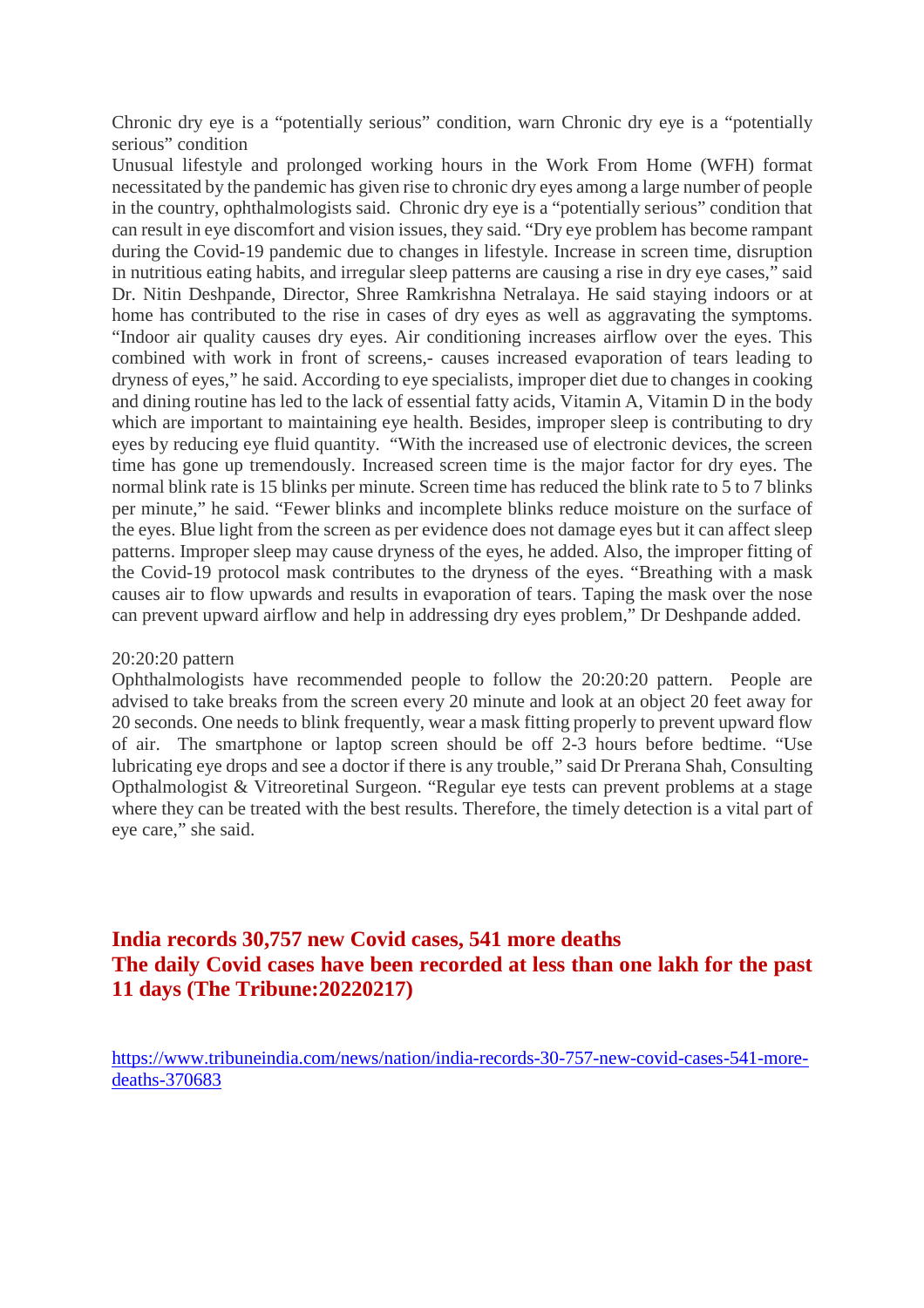With 30,757 people testing positive for the coronavirus infection in a day, India's total tally of cases rose to 4,27,54,315, while the recovery rate crossed the 98 per cent-mark again, according to the Union health ministry data updated on Thursday.

The death toll has climbed to 5,10,413 with 541 daily fatalities, the data updated at 8 am said.

The daily Covid cases have been recorded at less than one lakh for the past 11 days.

The active cases had declined to 3,32,918, comprising 0.78 per cent of the total infections, while the national Covid recovery rate had improved to 98.03 per cent, the health ministry said.

The recovery rate had last crossed the 98 per cent-mark on January 5, when it was 98.01 per cent.

There had been a reduction of 37,322 cases in the active caseload in a span of 24 hours, it said.

The daily positivity rate has been recorded at 2.61 per cent while the weekly positivity rate has been recorded at 3.04 per cent, according to the health ministry.

The number of people who had recuperated from the disease had increased to 4,19,10,984, while the case fatality rate had been recorded at 1.19 per cent, it said.

The cumulative doses administered so far under the nationwide Covid vaccination drive has exceeded 174.24 crore.

The 541 new fatalities include 338 from Kerala and 41 from Maharashtra.

The data stated that 5,10,413 deaths had been reported so far in the country including 1,43,492 from Maharashtra, 63,019 from Kerala, 39,715 from Karnataka, 37,956 from Tamil Nadu, 26,086 from Delhi, 23,414 from Uttar Pradesh and 21,079 from West Bengal.

# **Covid vaccine**

# **500 cr doses of Covid vaccine by yr-end: Harsh Vardhan Shringla at US meet (The Tribune:20220217)**

https://www.tribuneindia.com/news/nation/500-cr-doses-by-yr-end-harsh-vardhan-shringlaat-us-meet-370252

500 cr doses of Covid vaccine by yr-end: Harsh Vardhan Shringla at US meet Foreign Secretary Harsh Vardhan Shringla. File photo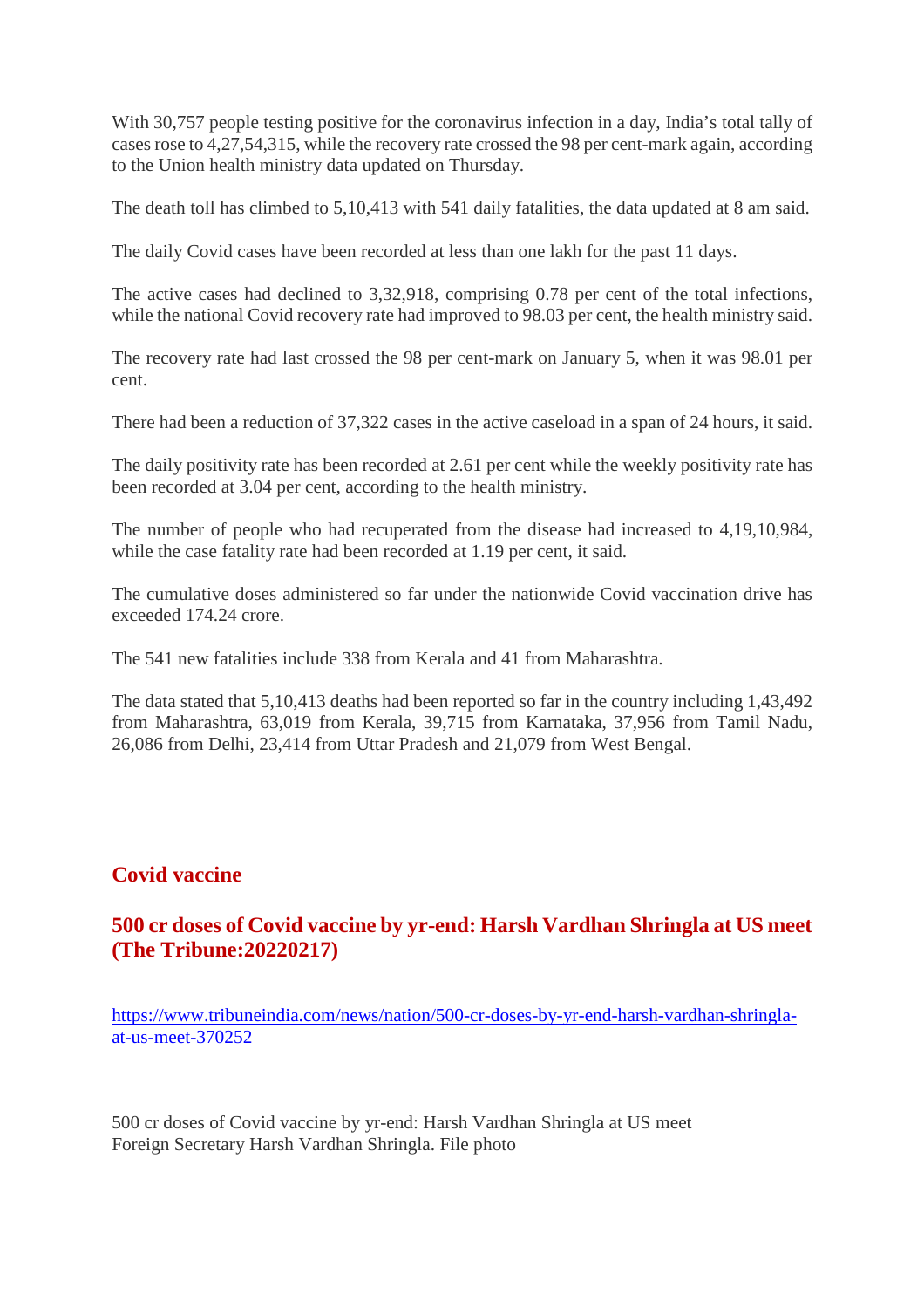Foreign Secretary Harsh Vardhan Shringla has said India now has the capacity to produce 500 crore (five billion) doses of Covid vaccine this year.

"India is poised to play a major role in the US-led global action plan to respond to acute pandemic needs in several parts of the world," at a US-hosted meeting on the Covid pandemic.

Shringla noted that four WHO-approved vaccines (Covaxin, Covishield, Covovax and Janssen) were being produced in India and three others (Corbevax, ZyCov-D and Gennova) were due for approval. "India can assist in two ways," he said.

The first is strengthening and securing global supply chains, for which an essential ingredient would be TRIPS waiver for patents on vaccines to diversify local manufacturing in regional markets.

"We will rally with like-minded partners and the WHO to improve sub-optimal approval and regulatory processes which are an impediment to stable and predictable supplies," said the Foreign Secretary in the meeting convened by US Secretary of State Antony Blinken.

The second is customised and tailor-made capacity building and technical training programmes for frontline and healthcare workers in Asia, Africa and Latin America. India has so far conducted 17 training modules for more than 60 countries focused on the entire spectrum of Covid management.

The meeting was attended by Foreign Ministers, and senior representatives from several countries and international organisations.

With External Affairs Minister S Jaishankar on tour to Australia and the Philippines, Foreign Secretary Shringla represented India at the meeting. —

#### **Pollution**

#### **Pollution causing more deaths than Covid, action needed, says UN expert (The Tribune:20220217) Document urges a ban on polyfluoroalkyl and perfluoroalkyl**

https://www.tribuneindia.com/news/health/pollution-causing-more-deaths-than-covid-actionneeded-says-un-expert-370139

Pollution causing more deaths than Covid, action needed, says UN expert Photo for representational purpose only.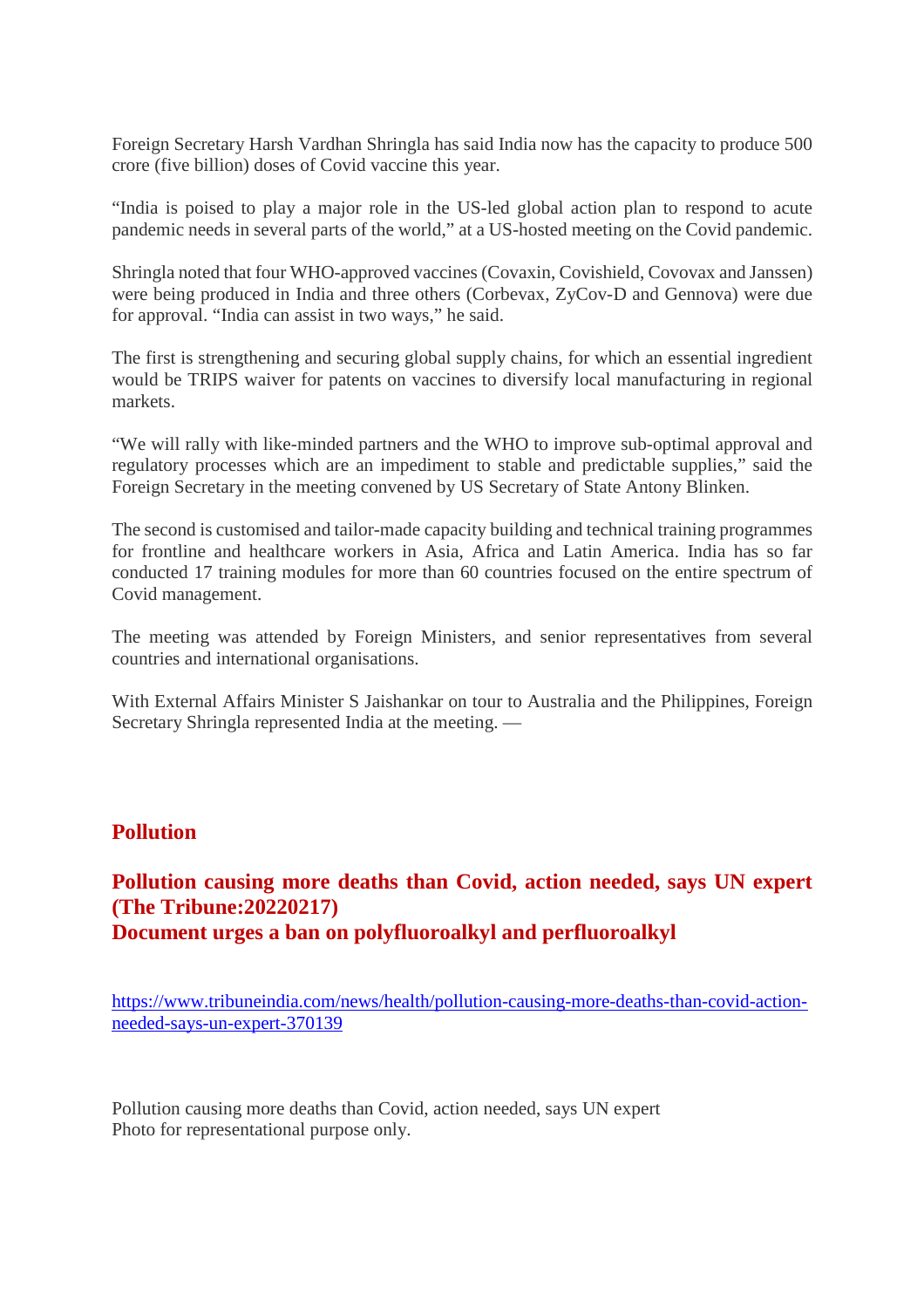Pollution by states and companies is contributing to more deaths globally than Covid-19, a UN environmental report published on Tuesday said, calling for "immediate and ambitious action" to ban some toxic chemicals.

The report said pollution from pesticides, plastics and electronic waste is causing widespread human rights violations as well as at least 9 million premature deaths a year, and that the issue is largely being overlooked.

The coronavirus pandemic has caused close to 5.9 million deaths, according to data aggregator Worldometer.

"Current approaches to managing the risks posed by pollution and toxic substances are clearly failing, resulting in widespread violations of the right to a clean, healthy and sustainable environment," the report's author, U.N. Special Rapporteur David Boyd, concluded.

Due to be presented next month to the U.N. Human Rights Council, which has declared a clean environment a human right, the document was posted on the Council's website on Tuesday.

It urges a ban on polyfluoroalkyl and perfluoroalkyl, man-made substances used in household products such as non-stick cookware that have been linked to cancer and dubbed "forever chemicals" because they don't break down easily.

It also recommends the clean-up of polluted sites and, in extreme cases, the possible relocations of affected communities - many of them poor, marginalised and indigenous - from so-called "sacrifice zones".

That term, originally used to describe nuclear test zones, was expanded in the report to include any heavily contaminated site or place rendered uninhabitable by climate change.

U.N. rights chief Michelle Bachelet has called environmental threats the biggest global rights challenge, and a growing number of climate and environmental justice cases are invoking human rights with success.

## **mRNA COVID-19 vaccine**

## **India's first mRNA COVID-19 vaccine likely to be rolled out by April (The Hindu: 20220217)**

https://www.thehindu.com/news/national/indias-first-mrna-covid-19-vaccine-likely-to-berolled-out-by-april/article38403287.ece

Data from human trials likely to be presented for evaluation by end February. Data from human trials of India's first homegrown mRNA COVID-19 vaccine are likely to be presented to authorities for evaluation by the end of the month, and company officials are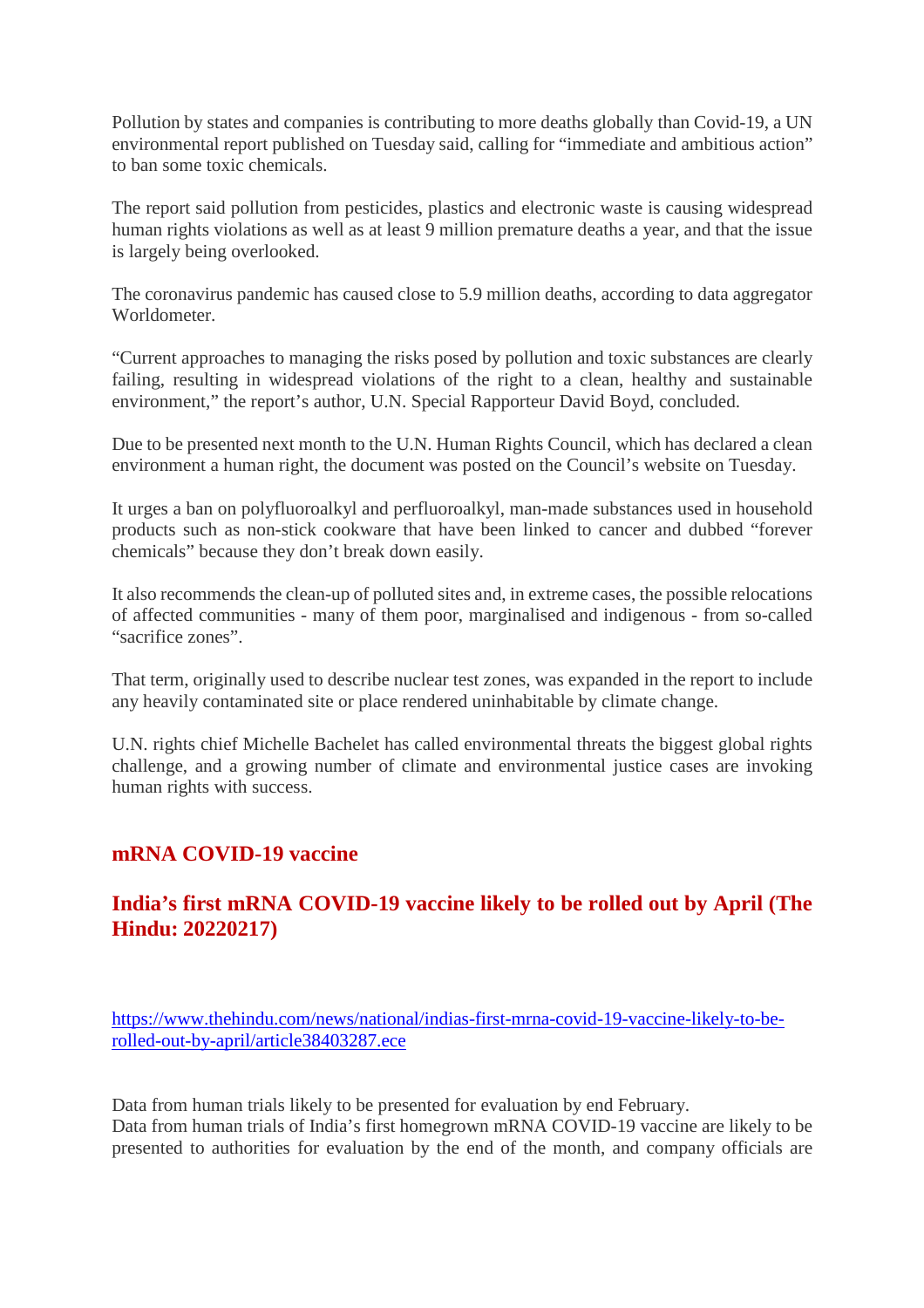aiming to roll out the product before April, two senior scientists connected to the Department of Biotechnology told The Hindu .

The mRNA vaccine being developed by Pune-based Gennova Biopharmaceuticals is currently in phase 2/3 trials to evaluate the safety, tolerability and immunogenicity of the candidate vaccine in healthy subjects. Around 4,000 volunteers have been recruited for the trial.

India has so far approved at least six vaccines that can be manufactured locally but only two — Covishield and Covaxin —have been administered to over 99% Indians. Globally, mRNA vaccines have been at the vanguard of inoculation programmes in the United States and Europe because they exploit recent advances in molecular biotechnology and are said to be quicker to manufacture than older, well-established vaccine design principles.

A limitation of the mRNA vaccines, or those made by Pfizer and Moderna, was that they were required to be stored in sub-zero conditions — a tough proposition in a country where such a degree of refrigeration is limited in availability. However, the prospective Gennova vaccine can be stored in ordinary refrigerators, the makers of Gennova have claimed earlier. The mRNA vaccine, can also purportedly be tweaked to be effective against newer variants, but so far, all the vaccines developed — including the prospective Gennova vaccine — have been customised to the original SARS-CoV-2.

Gennova has been funded with ₹125 crore from the Department of Biotechnology (DBT).

One official said that the company had faced challenges in recruiting volunteers because, to evaluate the vaccine's efficacy, it would be necessary to find volunteers who had neither been vaccinated nor exposed to the virus. Several serology surveys have shown 70%-90% of adults and children have been exposed to the virus, and hence express antibodies on being tested since March 2020.

"From what I know, the company is ready to roll-out the vaccine by March or April and will be approaching the Drug Controller General of India soon," said Govindraj Padmanabhan, who chairs a vaccine committee of the DBT and has closely followed developments in the vaccine space.

Sanjay Singh, CEO, Gennova Biopharmaceuticals, did not respond to text messages for comment.

As of Wednesday, India has administered over 171 crore doses of COVID-19 vaccines.

Health Ministry figures suggest that while 77% of the eligible adult population in India are fully vaccinated, 95% have received at least one COVID-19 jab. Over 65% of adolescents in the 15-18 years category have also received their first dose. In those vaccinated, close to 86% have received Covishield while nearly 14% have availed Covaxin.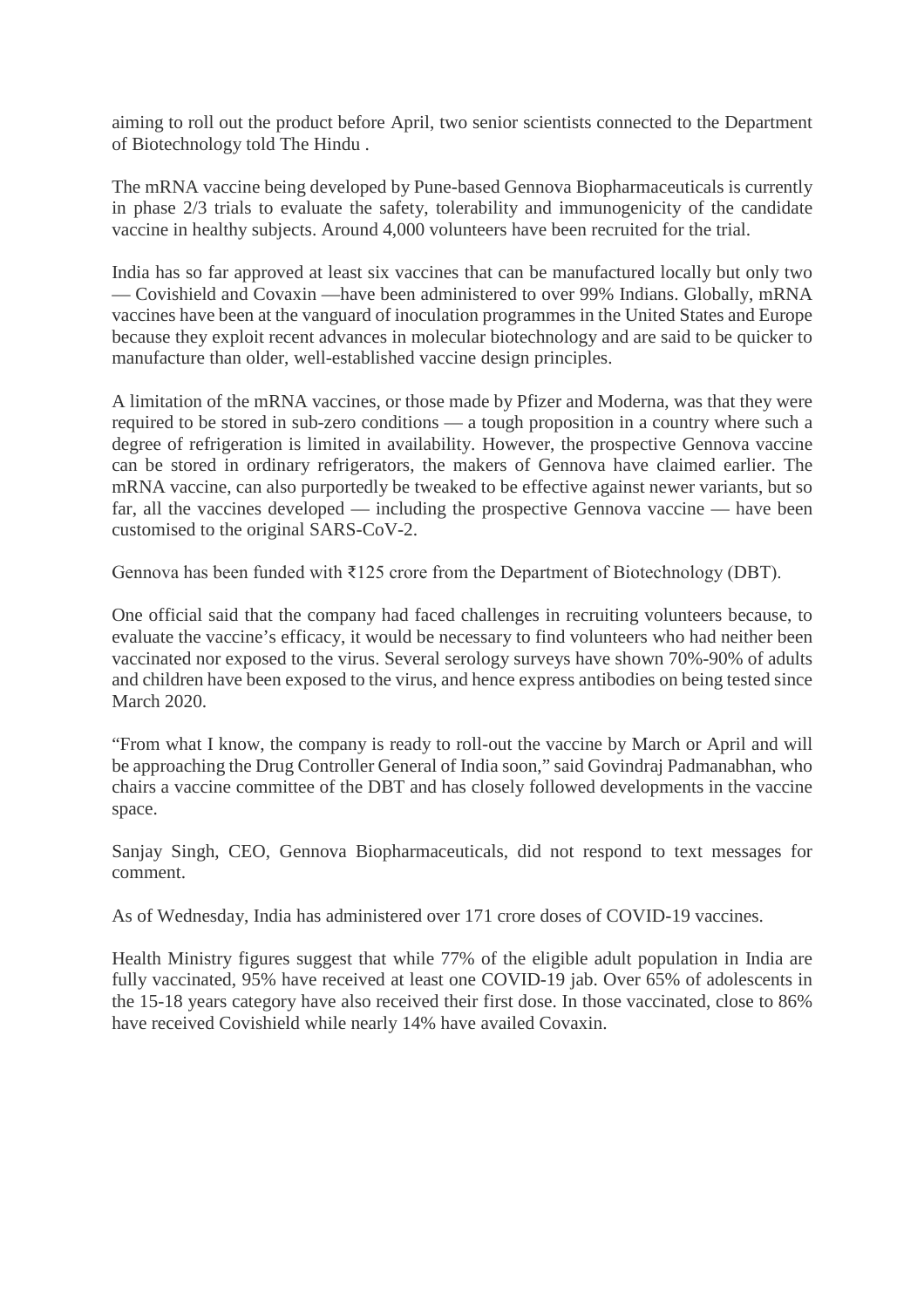एमआरएन वैसीन

कोविड-19: चीन बना रहा खुद की एमआरएन वैक्सीन, फाइजर व माडर्ना को देगा टक्कर, अब तक नहीं किया कोई टीका आयात वर्ल्ड डेस्क, अमर उजाला, बीजिंग Published by: सुरेंद्र जोशी Updated Thu, 17 Feb 2022 11:19 AM IST सार

चीन अब इस असाधारण प्रभाव वाले टीके को खुद बनाएगा। उसके इस कदम से अमेरिकी कंपनी फाइजर व माडर्ना को टक्कर मिल सकती है। कोरोना वैसीन (Amar ujala: 20220217)

https://www.amarujala.com/business/business-diary/covid-19-china-is-making-its-own-mrn-vaccine-will-compete-withpfizer-and-moderna-has-not-imported-any-vaccine-yet?src=tlh&position=3

चीन अपनी खुद की एमआरएन वैक्सीन (mRNA vaccine) बनाने जा रहा है। दुनिया में सबसे पहले कोरोना वायरस का पता लगाने वाले चीन ने अब तक किसी वैक्सीन का आयात नहीं किया है। चीन अब इस असाधारण प्रभाव वाले टीके को बनाएगा। उसके इस कदम से अमेरिकी कंपनी फाइजर व माडर्ना को टक्कर मिल सकती है।

चीन अब तक अपनी दो कंपनियों- सिनोवैक और सिनोफार्म द्वारा विकसित कोरोना रोधी टीकों पर ही निर्भर है। इसे बदलने के लिए वह खुद की एमआरएनए वैक्सीन विकसित कर रहा है। सिनोवैक व सिनोफार्म के टीके परंपरागत तरीकों से विकसित किए जाते हैं। इनमें कोरोना वायरस के पूरे रूप होते हैं। इन्हें निष्क्रिय करने के लिए आजमाए गए तरीके से ये टीके बनाए गए हैं।

ओमिक्रॉन से नहीं बचा पा रहे चीनी टीके

चीन की इन दोनों कंपनियों के टीके शुरू में लोगों को संक्रमित होने से बचाने में कारगर थे, लेकिन समय के साथ यह सुरक्षा कमजोर हो गई। ओमिक्रॉन के मामले में तो ये एक तरह से निष्प्रभावी रहे।इसी कारण चीन ज्यादा प्रभावी टीके बनाने के दबाव में आया। वायरस का संक्रमण रोकने के लिए चीन अब एमआरएनए वैक्सीन बनाएगा। एमआरएनए वैक्सीन बिलकुल अलग तरीके से काम करती है।

सबसे विश्वसनीय Hindi News वेबसाइट अमर उजाला पर पढ़ें कारोबार समाचार और Budget 2022 से जुड़ी ब्रेकिंग अपडेट। कारोबार जगत की अन्य खबरें जैसे पर्सनल फाइनेंस, लाइव प्रॉपर्टी न्यूज, लेटेस्ट बैंकिंग बीमा इन हिंदी, ऑनलाइन मार्केट न्यूज़, लेटेस्ट कॉरपोरेट समाचार और बाज़ार आदि से संबंधित ब्रेकिंग न्यूज़।

#### **New Infection**

# **कोिवड-19: दुिनयाभर म19 फसदी घटेनए सं िमत, दो साल बाद अमेरककंपिनयका कामकाज पटरी पर (Amar ujala: 20220217)**

https://www.amarujala.com/world/covid-19-new-coronavirus-cases-decreased-by-19-percent-worldwide-after-twoyears-the-work-of-american-companies-on-track?src=tlh&position=6